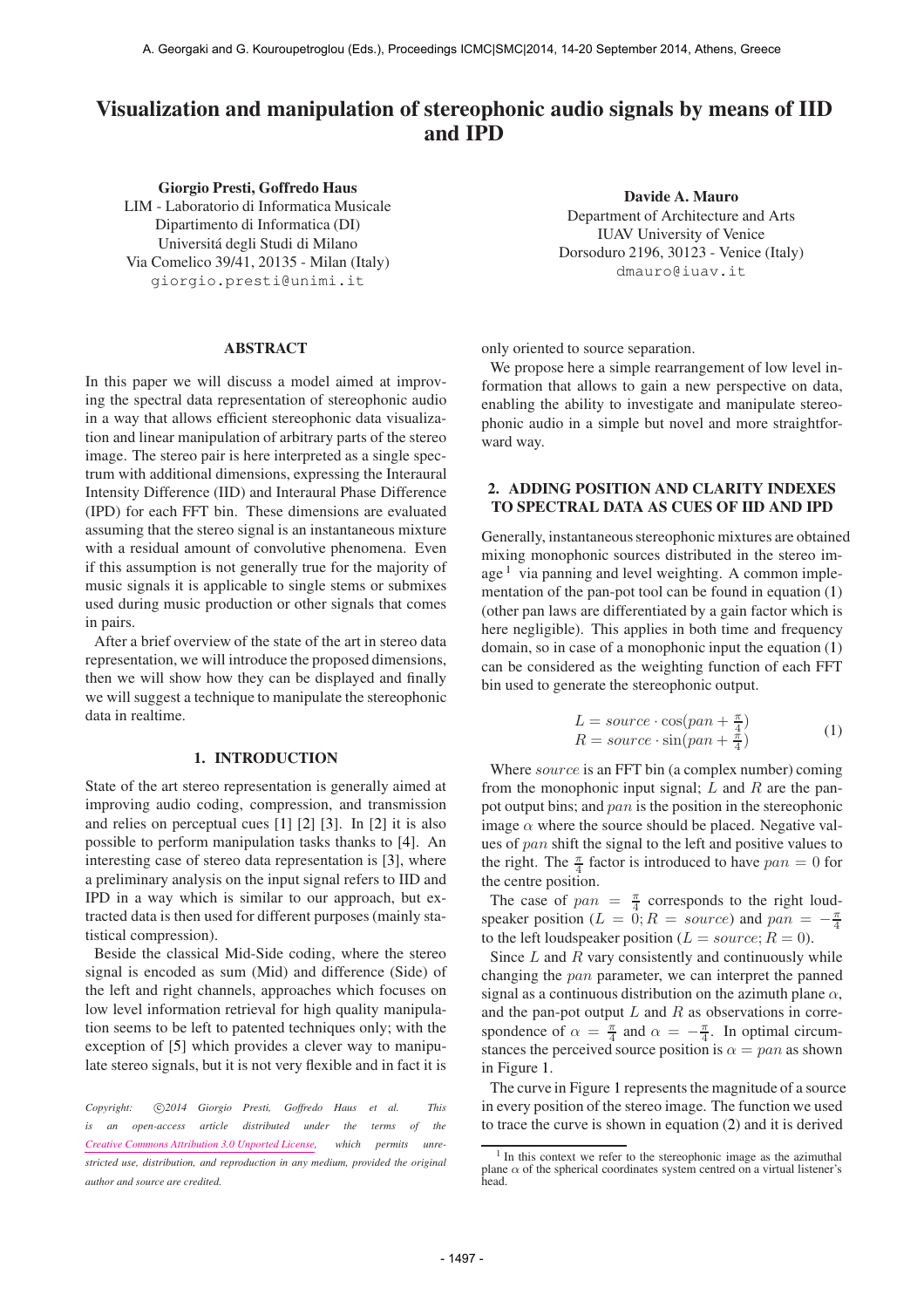

Figure 1. Magnitude of a single *source* bin as function of the azimuth: The curve has been interpolated by the values of  $L$  and  $R$ , which are thought as two observations of a continuum in the stereo image. In this case source  $= 1$ ,  $pan = 0$  and  $IPD = 0$ 

from the interpolation of the complex values  $L$  and  $R$  obtained with equation (1).

$$
Mag_{LR}(\alpha) = \frac{1}{\sqrt{2}}[(|S|\sin \alpha + |M|\cos \alpha)^{2} + |M||S|\sin(2\alpha) \cdot (\cos \Delta \varphi_{MS} - 1)]^{\frac{1}{2}}
$$
(2)

Where  $M = R + L$ ,  $S = R - L$  and  $\Delta \varphi_{MS}$  is the phase difference between  $M$  and  $S$  bins. This function has a periodicity of  $\pi$  and peaks in correspondence of an angle  $\sigma$  with a value equal to the *source* bin magnitude. We can infer  $\sigma$  by finding the zeroes of the  $\alpha$  derivative of equation (2). The resulting function is shown in equation (3):

$$
\sigma = \frac{1}{2} \arctan \frac{2|S||M| \cdot \cos(\Delta\varphi_{MS})}{|M|^2 - |S|^2} \tag{3}
$$

Now, every pair of  $L$ ,  $R$  bins can be described as a single point in the azimuth plane at an angle  $\sigma$  and magnitude  $Mag_{LR}(\sigma)$ . In case the assumptions are fulfilled L and  $R$  are in phase and equation (2) gives consistent results  $(Mag<sub>LR</sub>(\sigma) = |source|$  and  $\sigma = pan)$ . Valid results are also provided in the case that  $L$  and  $R$  are in anti-phase, since equation (1) consider  $pan = \frac{\pi}{2}$  as a legitimate pan position which generates anti-phase  $L$  and  $R$  as output.

In case of different sources, with overlapping harmonics or convolutive phenomena, a significative phase difference between  $L$  and  $R$  can occur. In this case equations (2) and (3) provides ambiguous results, as shown in Figure 2.

This happens when differences in phase are close to  $\frac{\pi}{2}$ . In this case  $L$  and  $R$  have minimum absolute correlation and the signal can be thought as equally distributed in the azimuth plane.

With equation (4) we introduce a clarity parameter C which describes the conformity to the assumptions, the accuracy of  $\sigma$  evaluation, and the spread of the signal along the azimuth plane:



**Figure 2.** Here *IPD* is very close to  $\frac{\pi}{2}$ , indicating a frequency widely diffused in the stereo image. In this case inaccurate results in the computation of  $\sigma$  can occur.

$$
C = \frac{1}{2} [\cos(2\Delta\varphi_{LR}) + 1] \tag{4}
$$

C will approach the value 0 for phase differences of  $\frac{\pi}{2}$ (which indicates a diffuse sound), and 1 for phase differences of  $k\pi$  (which indicates a strongly localized sound). Please note that in equation (4) we used the phase difference between  $L$  and  $R$ , and not the difference between  $M$ and S as in the previous equations.

Since every function described above depends on the FFT, it is very important to choose an appropriate FFT frame size. From a preliminary study we found that windows smaller than 1024 samples at 44.1 kHz result in a overall fall of the C value due to the loss of frequency resolution, which causes harmonics of distinct sources to be merged in a single bin. Similarly, windows bigger than 4096 samples introduce the risk of merging sources which are separated in the time domain and reduces the ability to track sources with pan-pot automations. Ultimately we found that frame sizes of 2048 samples can handle the majority of the tested material.

## 3. DATA VISUALIZATION

When considering the sonogram of a stereophonic signal, a naive approach is to display the sonogram of the sum of the channels. In this way those components which are not in phase are cancelled from the plot. So, a more refined way to mix the spectra is to sum only the magnitude after the FFT process. Anyhow, in the classic  $L + R$  sonogram, no information about the relations between the channels is presented. At the same time, the display of two separate sonograms for the inspected channels is not really easy to interpret and introduces a lot of redundancy.

This lead us to render a new kind of sonogram (see Figure 3), which encodes  $Mag_{LR}(\sigma)$  with *brightness*,  $\sigma$  with *hue* and C with saturation. This method reduces the redundancy of having two separate sonograms and highlights the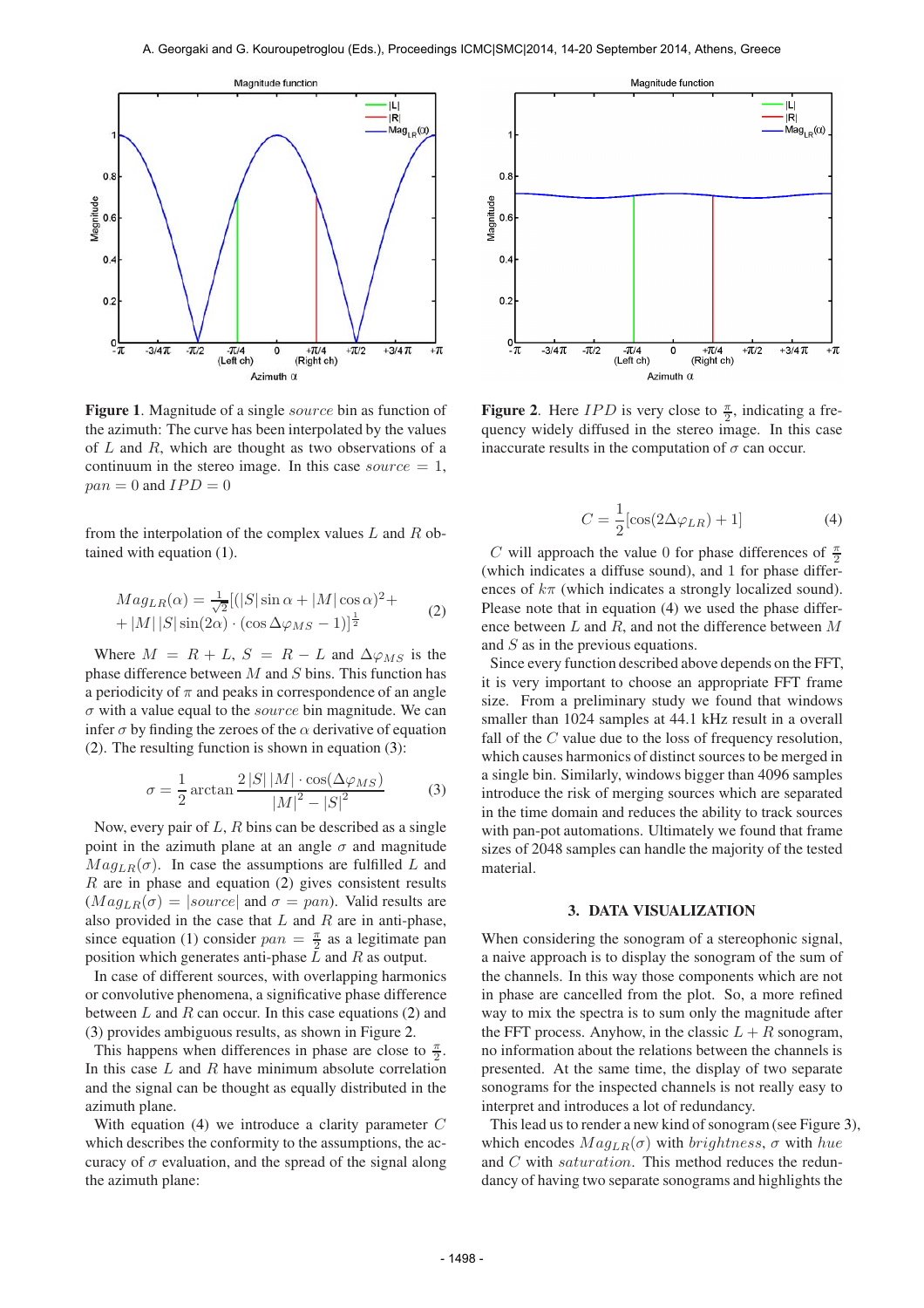differences of the channels, without discarding any binaural information. Moreover low-level visual cues such as brightness, hue and saturation are processed by our brain faster than the pattern recognition task needed to compare two separate sonograms [6].

For example, if a colourful image appears like in Figure 3 (left), it means that the observed signal fully satisfies the assumptions and sources are easily identifiable in the sonogram. If a greyscale image appears, like in Figure 3 (right), it means that the spectrum is very diffused in the stereo image and the channels have a very low absolute correlation.

This two samples were chosen to represent a well fitting dataset (in case of Coltrane's "In a sentimental mood" excerpt) and a very bad fitting dataset (in the Grieg's "Morning mood" excerpt).

This kind of sonogram helps interpreting the stereo image more as a continuum than a discrete set of channels, and packs a wide range of information in a compact area, letting the user recognize the signal properties at a glance. On the other hand, the subjective visual brightness of different colours could reduce the perception accuracy of the components loudness, but this issue is not critical, since precise loudness measurements are more affordable in the classical 2D spectrum magnitude profile plot.

Other information can be collected and plotted from the proposed space, like the dispersion of bins in the stereo image. However plotting the mere distribution of bins  $\sigma$ can produce misleading graphs, because bins with different magnitude have the same influence on the graph. Also the simple  $Mag_{LR}(\sigma)$  weighting can be misleading, because bins with  $C = 0$  are placed at an angle  $\sigma$  which is very likely incorrect. So, to plot the bins dispersion in the stereo image, we decided to use the product of  $Mag_{LR}(\sigma) * C$ to obtain a plot which weights more the bins fitting the assumptions than the unfitting ones.

Figure 4 presents the distribution of  $Mag_{LR}(\sigma) * C$  over the azimuth-frequency plane, while Figure 5 presents the distribution of the same product over the azimuth-time plane. These plots can give hints about the stereophonic balance along time and frequency. The first sample is easily interpretable, but also the second sample reveals patterns in the data distribution (like the clear bias towards the left channel).

Figure 6 shows the overall  $Mag_{LR}(\sigma) * C$  accumulation over the stereo image (this plot is similar to the one introduced by [5]). Since the distribution is weighted by the factor C, the range of the plots can give hints about the general fitness of the data to the assumptions: the left sample of Figure 6 have a peak over 0.4, while the right sample peaks under 0.08. This difference reflects the fitness to the assumptions of the two samples. (input data has been normalized to keep the excerpts comparable).

## 4. DATA MANIPULATION

 $Mag_{LR}(\alpha)$ ,  $\sigma$  and C functions can be exploited to perform two different kinds of data manipulation: Spectral masking and Azimuth resampling.

Spectral masking is a simple way to control the level of specific components of the stereo image using  $\sigma$  as key to

mask parts of the spectrum. This can be useful in mastering, restoration, and noise suppression processes. Also C can be used to generate masks useful to split the instantaneous components of the mix from the convolutive or overlapping components.

Please note that spectral masking with  $\sigma$  as key is similar to the process presented by [5] where phase cancellation and gain scaling are exploited in the frequency domain to seek and separate sources across the azimuth plane. By using masking instead of resynthesis we are able to obtain a linear deconstruction of the input, which is not true in the case of the resynthesis technique used by [5].

Azimuth resampling is a resynthesis process which relays on the  $Mag_{LR}(\alpha)$  function to rotate the listening space or generate virtual listening points. Rotation is made choosing any  $\alpha$  and  $\alpha + \frac{\pi}{2}$  to create new output channels. Similarly, virtual listening points can be rendered from the stereo input choosing any  $\alpha$  as argument for the magnitude function (see equation (5), where  $\beta$  and  $\gamma$  are the new listening positions). For example it is possible to generate multichannel audio from a stereo track interrogating  $Mag_{LR}(\alpha)$  in more than two points.

$$
|_{new}L| = Mag_{LR}(\beta)
$$
  
\n
$$
|_{new}R| = Mag_{LR}(\gamma)
$$
 (5)

If  $\beta$  and  $\gamma$  are close to  $\pm \frac{\pi}{4}$  the output can be resynthesized with the same bin phase of L and R. Otherwise, for  $\beta$  and  $\gamma$  closer to  $k\frac{\pi}{2}$ , the phase of M and S can be used (since those positions of the azimuth corresponds to the  $Mid$  and Side components of the stereo image).

The two aforementioned techniques can be combined to perform selective phase correction along the spectrum, or can be used to create special spatialization effects.

To listen to some examples and to see other minor plots browse http://www.lim.di.unimi.it/stereocode

#### 5. CONCLUSIONS

We presented a model that can improve realtime stereophonic data visualization and permits spectral transformations in specific stereo coordinates. In the proposed space it is possible to investigate and manipulate the frequency distribution along the stereo image and render different perspectives of the input space.

This technique is easy to implement and can be used in spatialization, mastering and restoration tasks, but also provides a general purpose data structure that can be used to improve existing algorithms, such as [5] or other stereodependent algorithms.

Beside the data visualization tasks, this technique can be exploited to perform phase correction, spatialization, stereo-localized equalization and dynamic processing and noise reduction.

Future works will also take in account ITD (interaural time difference) to extend the algorithm to convolutive mixtures.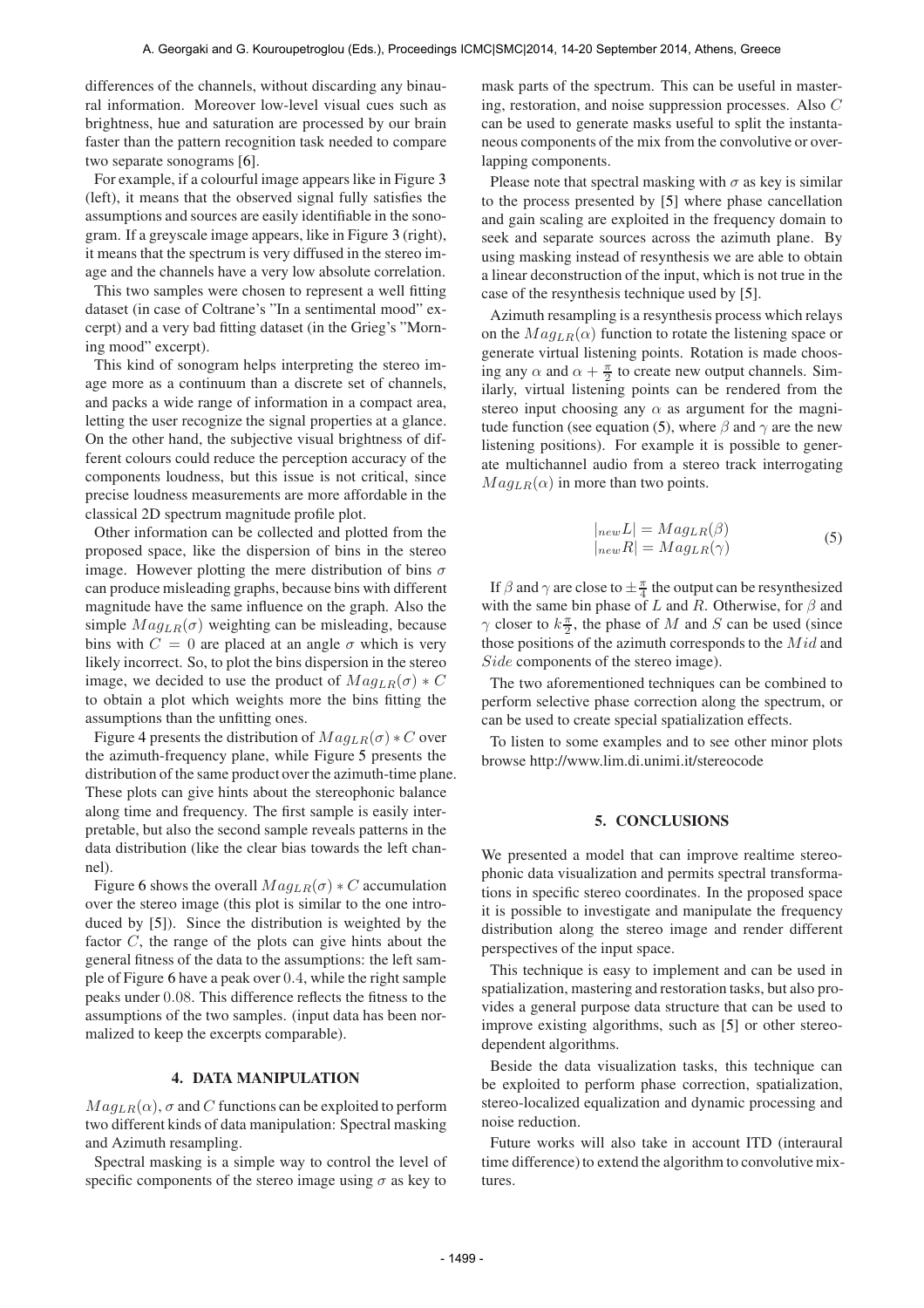

Figure 3. Sonogram with colour-coded binaural data: Brightness is related to magnitude, hue to IID and saturation is a function of IPD. (Left) Coltrane's "In a sentimental mood" excerpt: in this example it is possible to spot sax (blue), piano (cyan), drums and bass (different shades of green). (Right) Grieg's "Morning mood" excerpt: in this example sources are not clearly visible, due to reverberation, ITD and sources overlapping.



Figure 4. Projection of clarity-weighted magnitude over azimuth-frequency plane. (left) Coltrane's "In a sentimental mood" excerpt: here the spectrum occupied by each source is clearly visible. (right) Grieg's "Morning mood" excerpt: the only visible pattern here is an overall bias towards the left and a higher concentration of high frequencies always on the left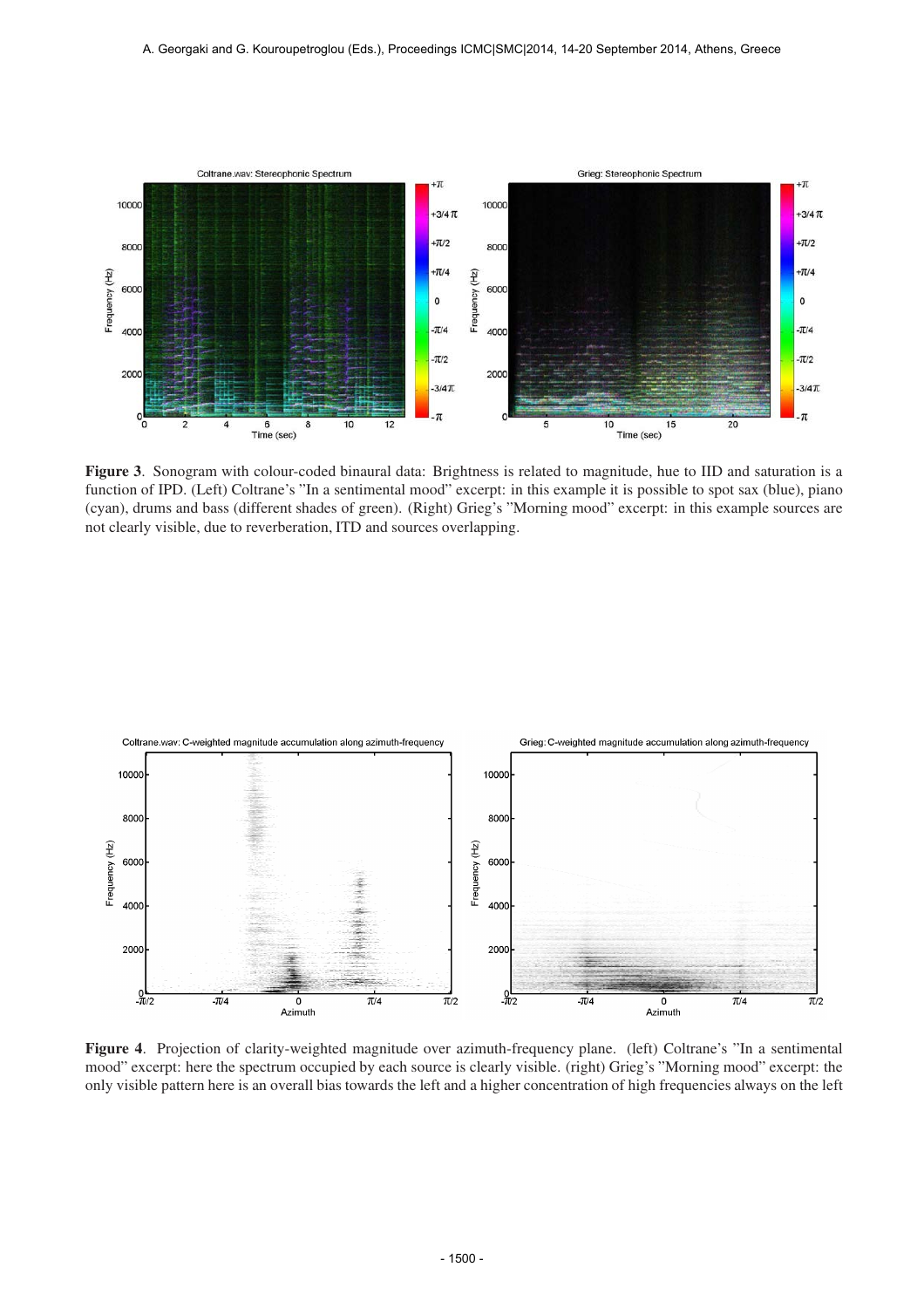

Figure 5. Projection of clarity-weighted magnitude over azimuth-time plane. (left) Coltrane's "In a sentimental mood" excerpt: in this plot it is possible to localize sources in time. (right) Grieg's "Morning mood" excerpt: from this plot it is possible to tell when the overall balance bias occurs



Figure 6. Distribution of clarity-weighted magnitude in the stereo image. (left) Coltrane's "In a sentimental mood" excerpt: in this plot it is possible to count the number of sources panned in the stereo image. (right) Grieg's "Morning mood" excerpt: the peak of this graph suggests an overall lack of clarity C.